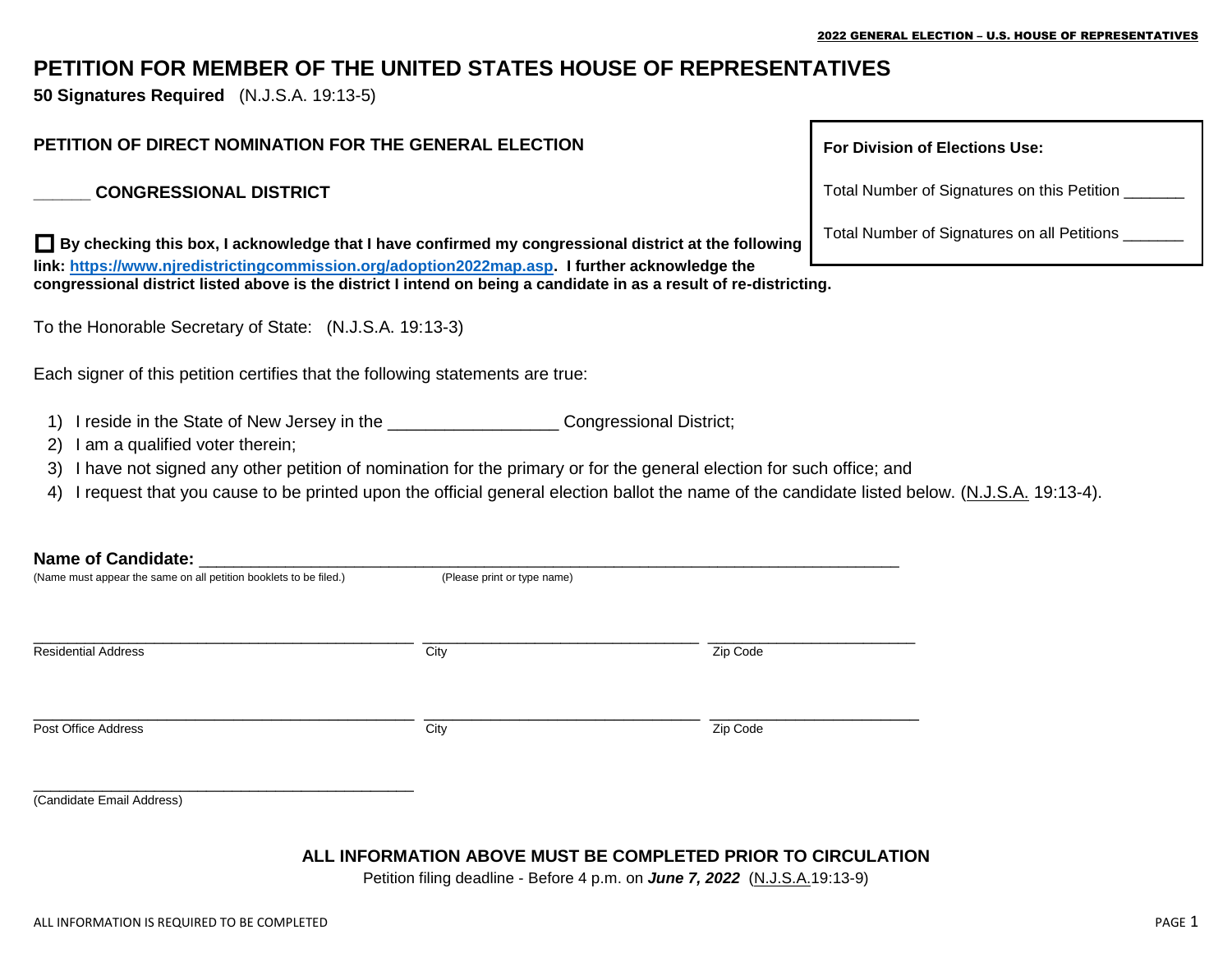| Signature        | <b>Print Name</b> | Residence Address (Number, Street, City, Zip Code) |
|------------------|-------------------|----------------------------------------------------|
| 1.               |                   |                                                    |
|                  |                   |                                                    |
| 2.               |                   |                                                    |
|                  |                   |                                                    |
|                  |                   |                                                    |
| 3.               |                   |                                                    |
|                  |                   |                                                    |
| 4.               |                   |                                                    |
|                  |                   |                                                    |
|                  |                   |                                                    |
| 5.               |                   |                                                    |
|                  |                   |                                                    |
| 6.               |                   |                                                    |
|                  |                   |                                                    |
|                  |                   |                                                    |
| $\overline{7}$ . |                   |                                                    |
|                  |                   |                                                    |
| 8.               |                   |                                                    |
|                  |                   |                                                    |
|                  |                   |                                                    |
| 9.               |                   |                                                    |
|                  |                   |                                                    |
| 10.              |                   |                                                    |
|                  |                   |                                                    |
|                  |                   |                                                    |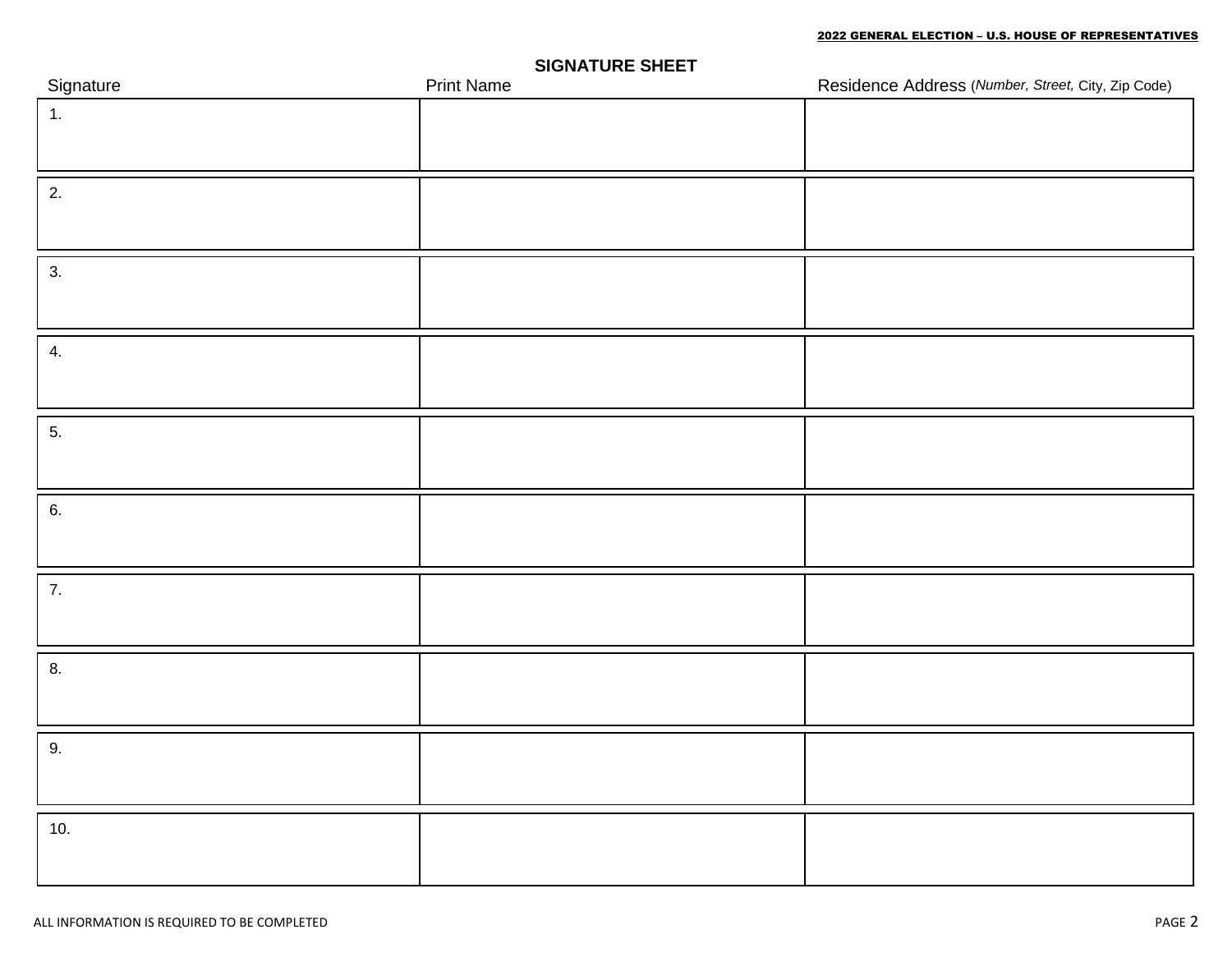| Signature | . .<br>$\overline{\phantom{0}}$<br><b>Print Name</b> | Residence Address (Number, Street, City, Zip Code) |
|-----------|------------------------------------------------------|----------------------------------------------------|
| 11.       |                                                      |                                                    |
|           |                                                      |                                                    |
| 12.       |                                                      |                                                    |
|           |                                                      |                                                    |
|           |                                                      |                                                    |
| 13.       |                                                      |                                                    |
|           |                                                      |                                                    |
|           |                                                      |                                                    |
| 14.       |                                                      |                                                    |
|           |                                                      |                                                    |
| 15.       |                                                      |                                                    |
|           |                                                      |                                                    |
|           |                                                      |                                                    |
| 16.       |                                                      |                                                    |
|           |                                                      |                                                    |
| $17.$     |                                                      |                                                    |
|           |                                                      |                                                    |
|           |                                                      |                                                    |
| 18.       |                                                      |                                                    |
|           |                                                      |                                                    |
| 19.       |                                                      |                                                    |
|           |                                                      |                                                    |
|           |                                                      |                                                    |
| 20.       |                                                      |                                                    |
|           |                                                      |                                                    |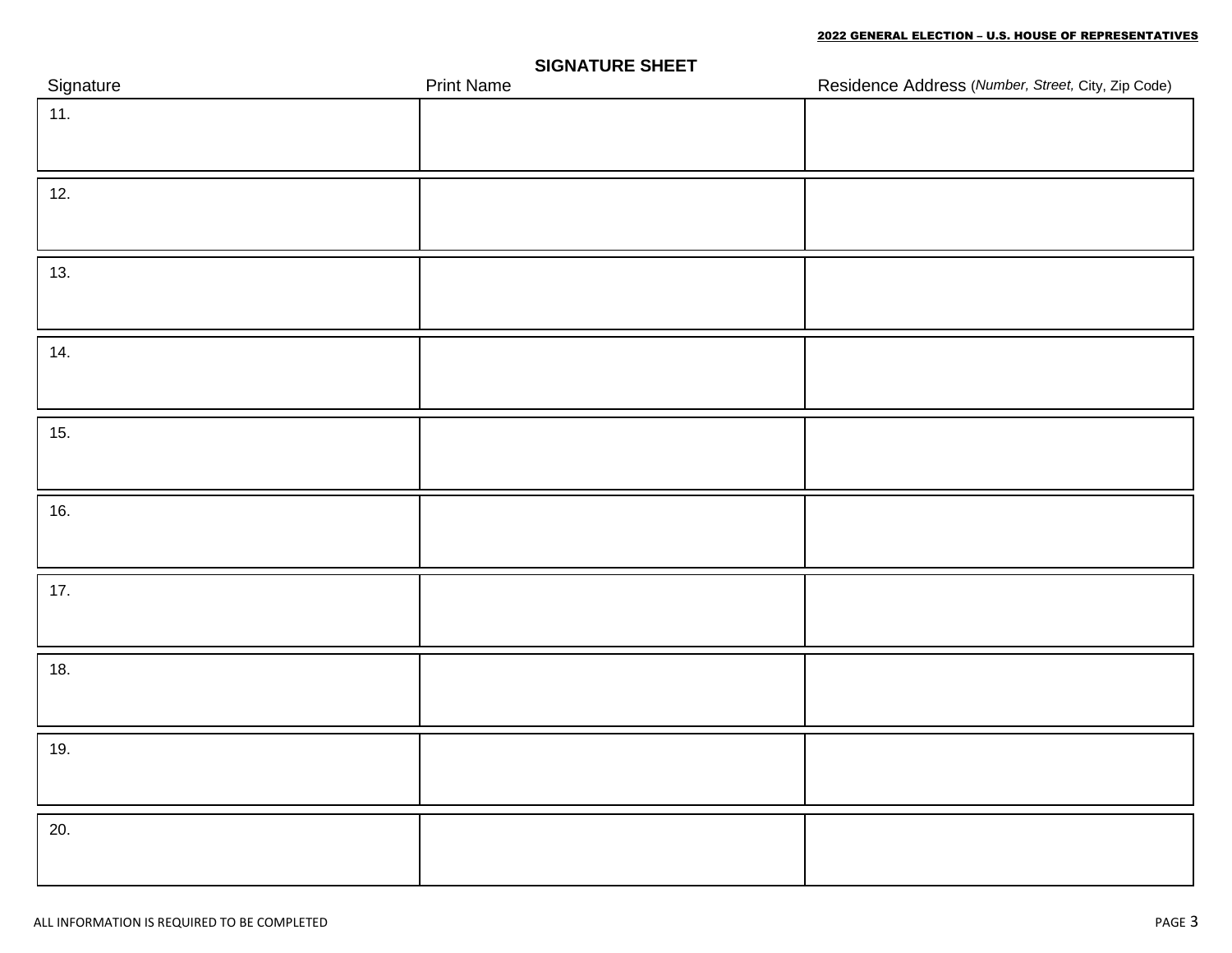| Signature | <b>Print Name</b> | Residence Address (Number, Street, City, Zip Code) |
|-----------|-------------------|----------------------------------------------------|
| 21.       |                   |                                                    |
|           |                   |                                                    |
| 22.       |                   |                                                    |
|           |                   |                                                    |
| 23.       |                   |                                                    |
|           |                   |                                                    |
| 24.       |                   |                                                    |
|           |                   |                                                    |
| 25.       |                   |                                                    |
|           |                   |                                                    |
| 26.       |                   |                                                    |
|           |                   |                                                    |
| 27.       |                   |                                                    |
|           |                   |                                                    |
| 28.       |                   |                                                    |
|           |                   |                                                    |
| 29.       |                   |                                                    |
|           |                   |                                                    |
| 30.       |                   |                                                    |
|           |                   |                                                    |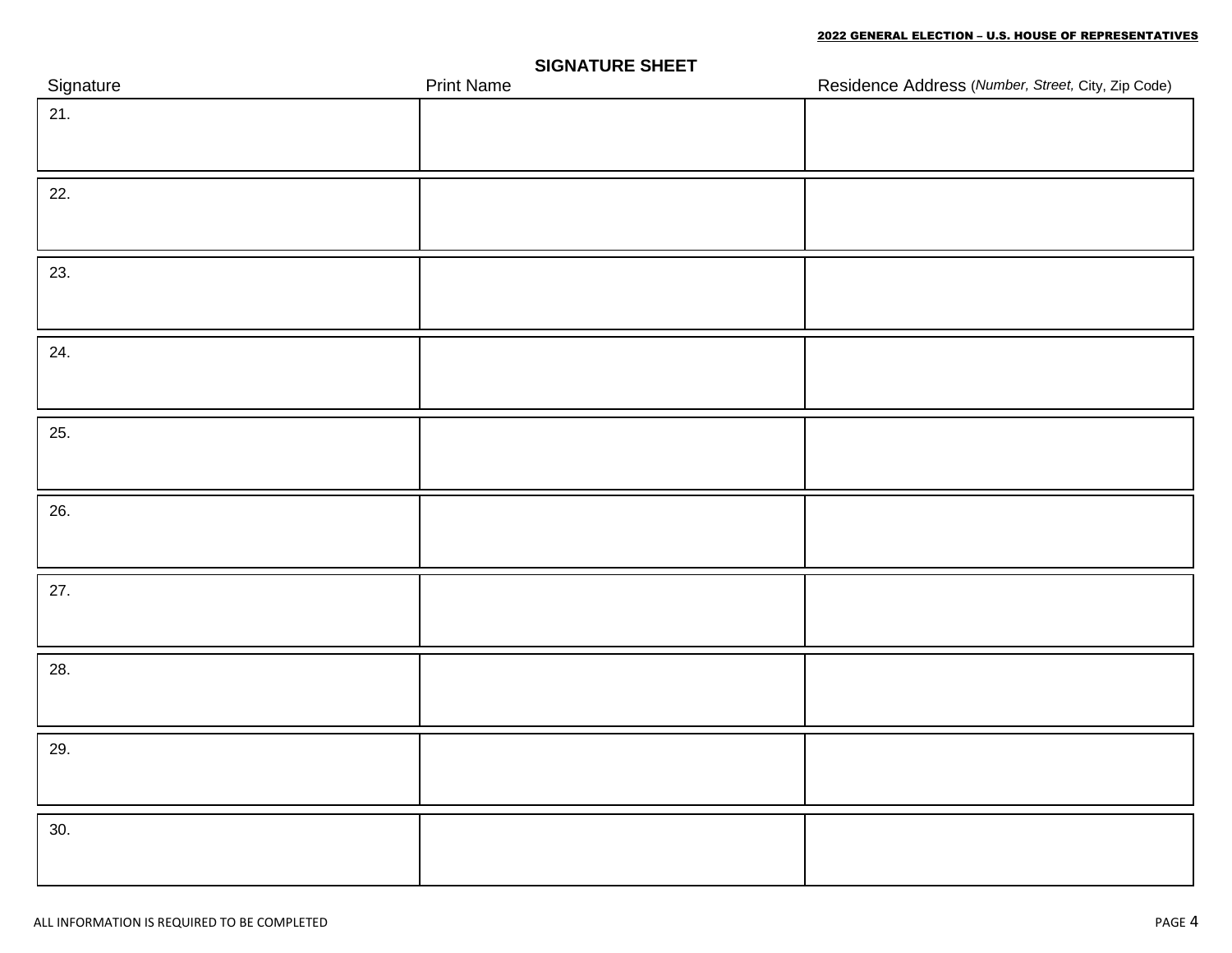| Signature | . .<br><b>Print Name</b> | Residence Address (Number, Street, City, Zip Code) |
|-----------|--------------------------|----------------------------------------------------|
| 31.       |                          |                                                    |
|           |                          |                                                    |
| 32.       |                          |                                                    |
|           |                          |                                                    |
|           |                          |                                                    |
| 33.       |                          |                                                    |
|           |                          |                                                    |
| 34.       |                          |                                                    |
|           |                          |                                                    |
|           |                          |                                                    |
| 35.       |                          |                                                    |
|           |                          |                                                    |
| 36.       |                          |                                                    |
|           |                          |                                                    |
| 37.       |                          |                                                    |
|           |                          |                                                    |
|           |                          |                                                    |
| 38.       |                          |                                                    |
|           |                          |                                                    |
| 39.       |                          |                                                    |
|           |                          |                                                    |
|           |                          |                                                    |
| 40.       |                          |                                                    |
|           |                          |                                                    |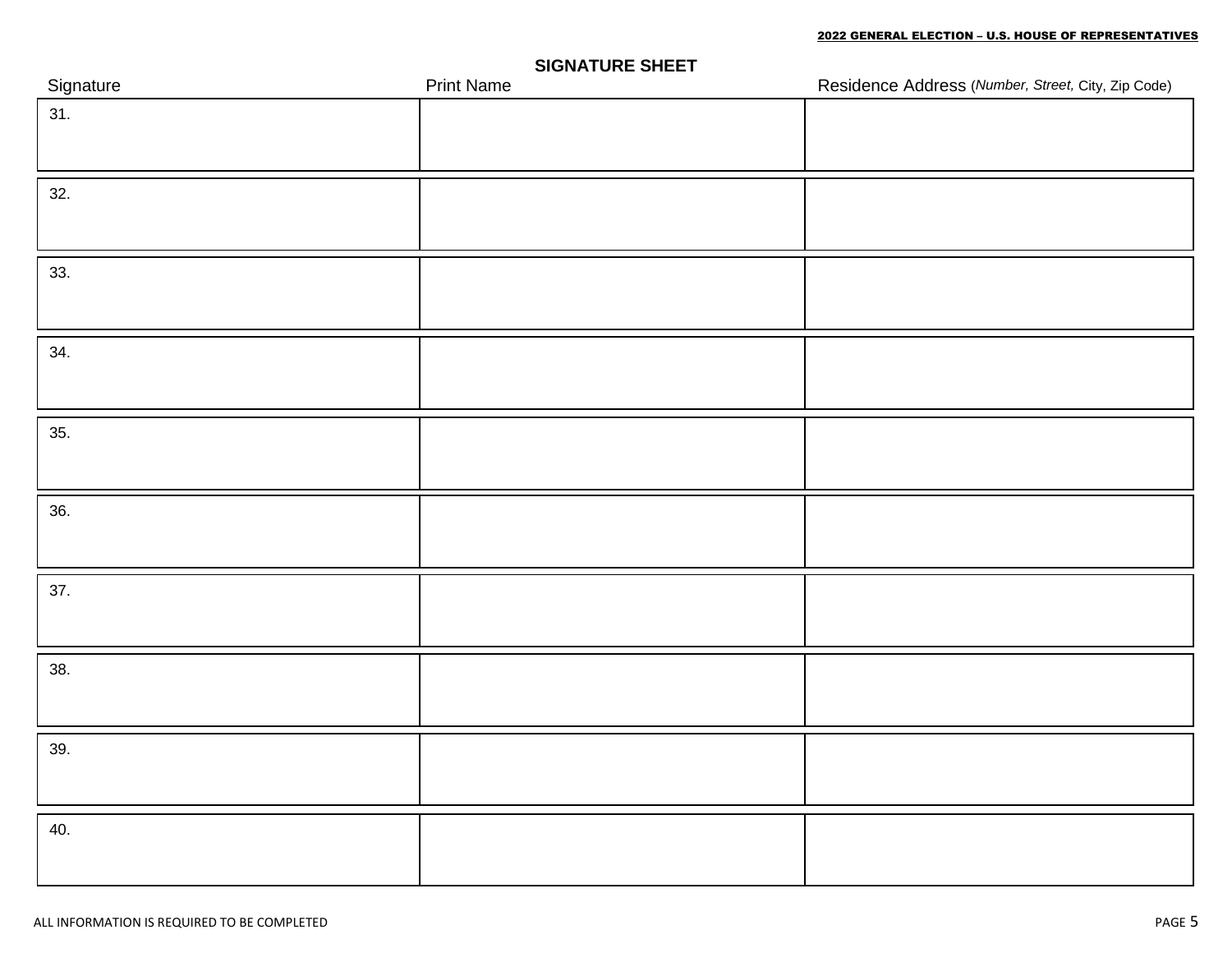| Signature | . .<br><b>Print Name</b> | Residence Address (Number, Street, City, Zip Code) |
|-----------|--------------------------|----------------------------------------------------|
| 41.       |                          |                                                    |
|           |                          |                                                    |
| 42.       |                          |                                                    |
|           |                          |                                                    |
|           |                          |                                                    |
| 43.       |                          |                                                    |
|           |                          |                                                    |
| 44.       |                          |                                                    |
|           |                          |                                                    |
|           |                          |                                                    |
| 45.       |                          |                                                    |
|           |                          |                                                    |
| 46.       |                          |                                                    |
|           |                          |                                                    |
|           |                          |                                                    |
| 47.       |                          |                                                    |
|           |                          |                                                    |
| 48.       |                          |                                                    |
|           |                          |                                                    |
| 49.       |                          |                                                    |
|           |                          |                                                    |
|           |                          |                                                    |
| 50.       |                          |                                                    |
|           |                          |                                                    |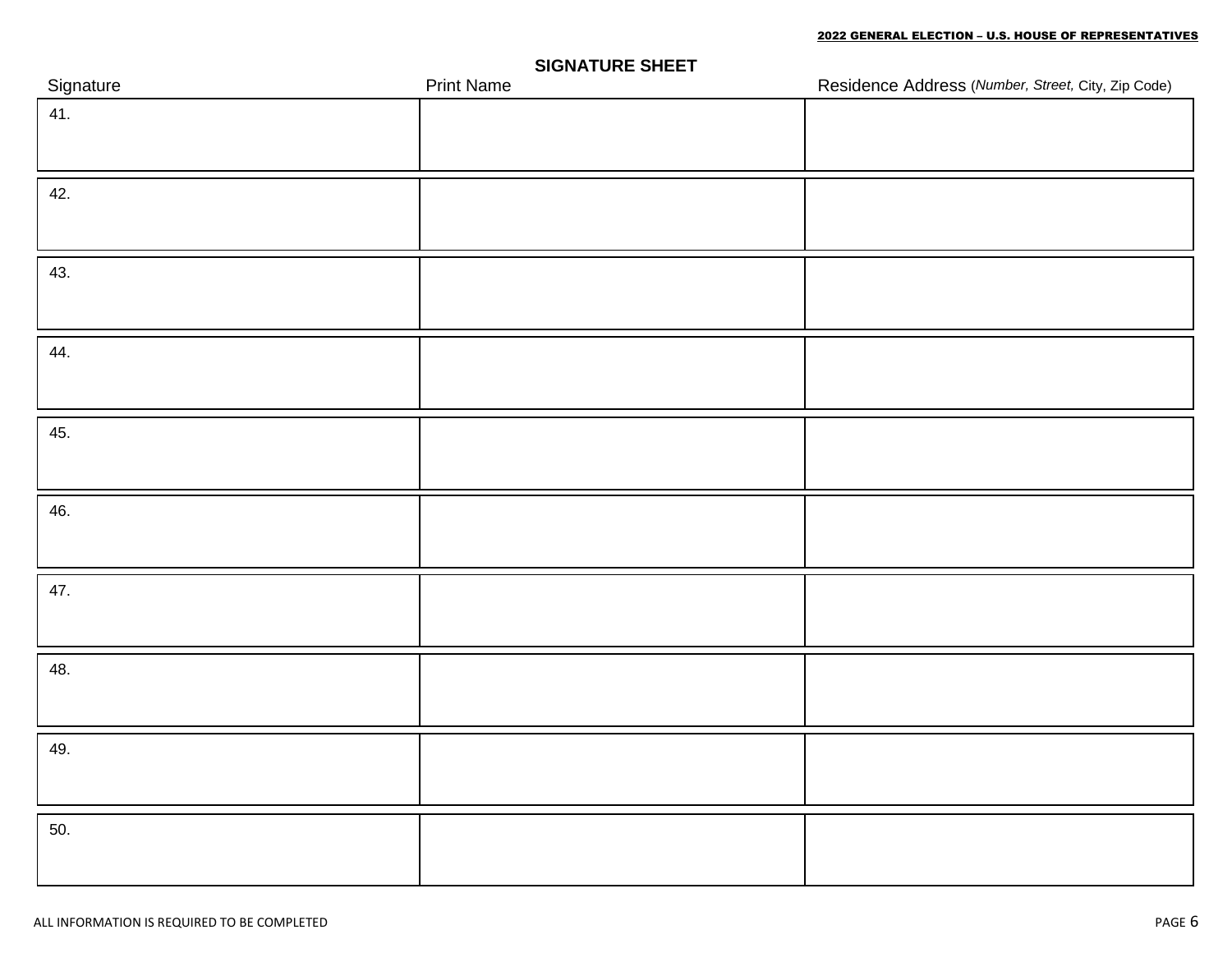| Signature | . .<br><b>Print Name</b> | Residence Address (Number, Street, City, Zip Code) |
|-----------|--------------------------|----------------------------------------------------|
| 51.       |                          |                                                    |
|           |                          |                                                    |
| 52.       |                          |                                                    |
|           |                          |                                                    |
|           |                          |                                                    |
| 53.       |                          |                                                    |
|           |                          |                                                    |
| 54.       |                          |                                                    |
|           |                          |                                                    |
|           |                          |                                                    |
| 55.       |                          |                                                    |
|           |                          |                                                    |
| 56.       |                          |                                                    |
|           |                          |                                                    |
|           |                          |                                                    |
| 57.       |                          |                                                    |
|           |                          |                                                    |
| 58.       |                          |                                                    |
|           |                          |                                                    |
|           |                          |                                                    |
| 59.       |                          |                                                    |
|           |                          |                                                    |
|           |                          |                                                    |
| 60.       |                          |                                                    |
|           |                          |                                                    |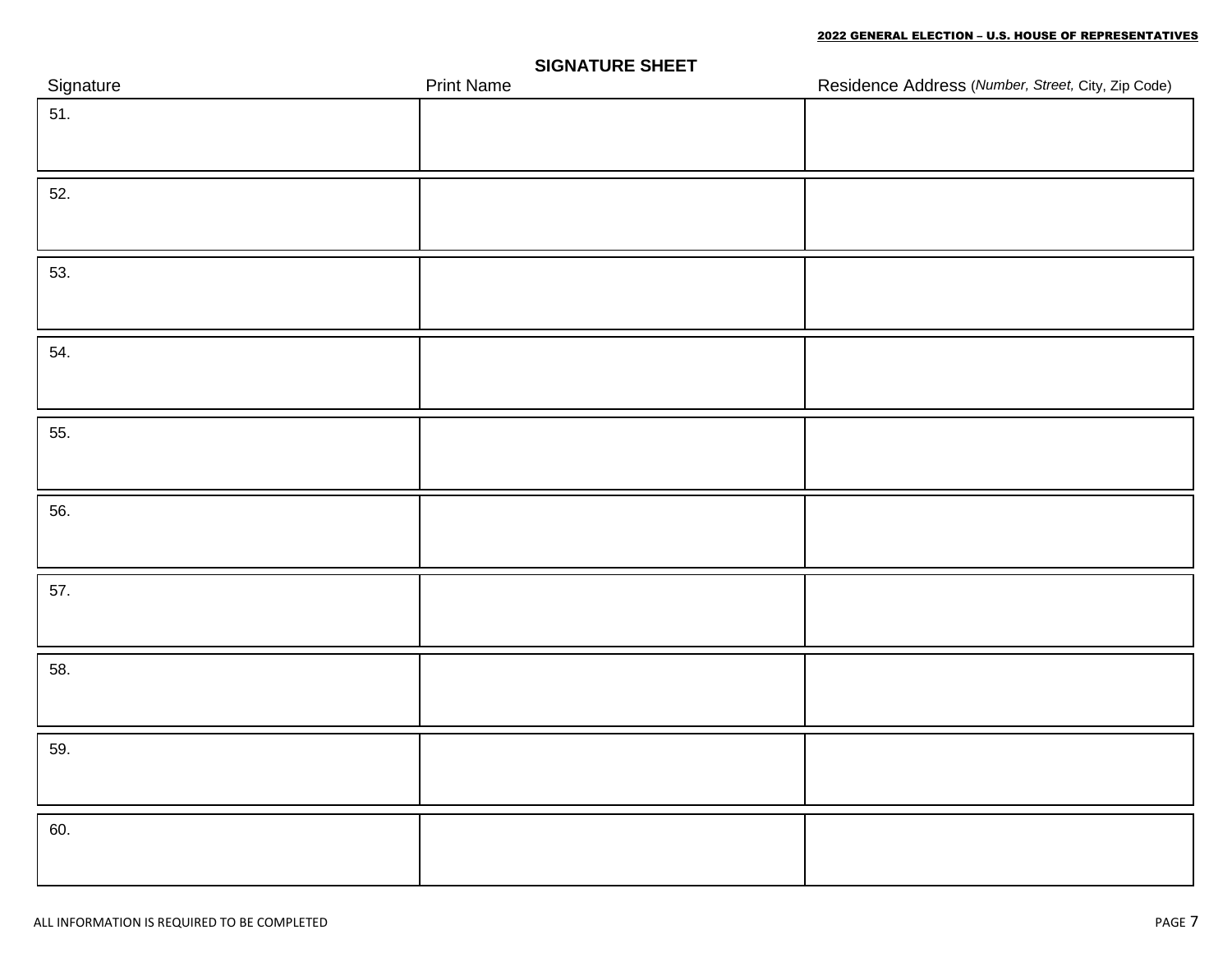| Signature | . .<br><b>Print Name</b> | Residence Address (Number, Street, City, Zip Code) |
|-----------|--------------------------|----------------------------------------------------|
| 61.       |                          |                                                    |
|           |                          |                                                    |
| 62.       |                          |                                                    |
|           |                          |                                                    |
|           |                          |                                                    |
| 63.       |                          |                                                    |
|           |                          |                                                    |
|           |                          |                                                    |
| 64.       |                          |                                                    |
|           |                          |                                                    |
| 65.       |                          |                                                    |
|           |                          |                                                    |
|           |                          |                                                    |
| 66.       |                          |                                                    |
|           |                          |                                                    |
| 67.       |                          |                                                    |
|           |                          |                                                    |
|           |                          |                                                    |
| 68.       |                          |                                                    |
|           |                          |                                                    |
| 69.       |                          |                                                    |
|           |                          |                                                    |
|           |                          |                                                    |
| 70.       |                          |                                                    |
|           |                          |                                                    |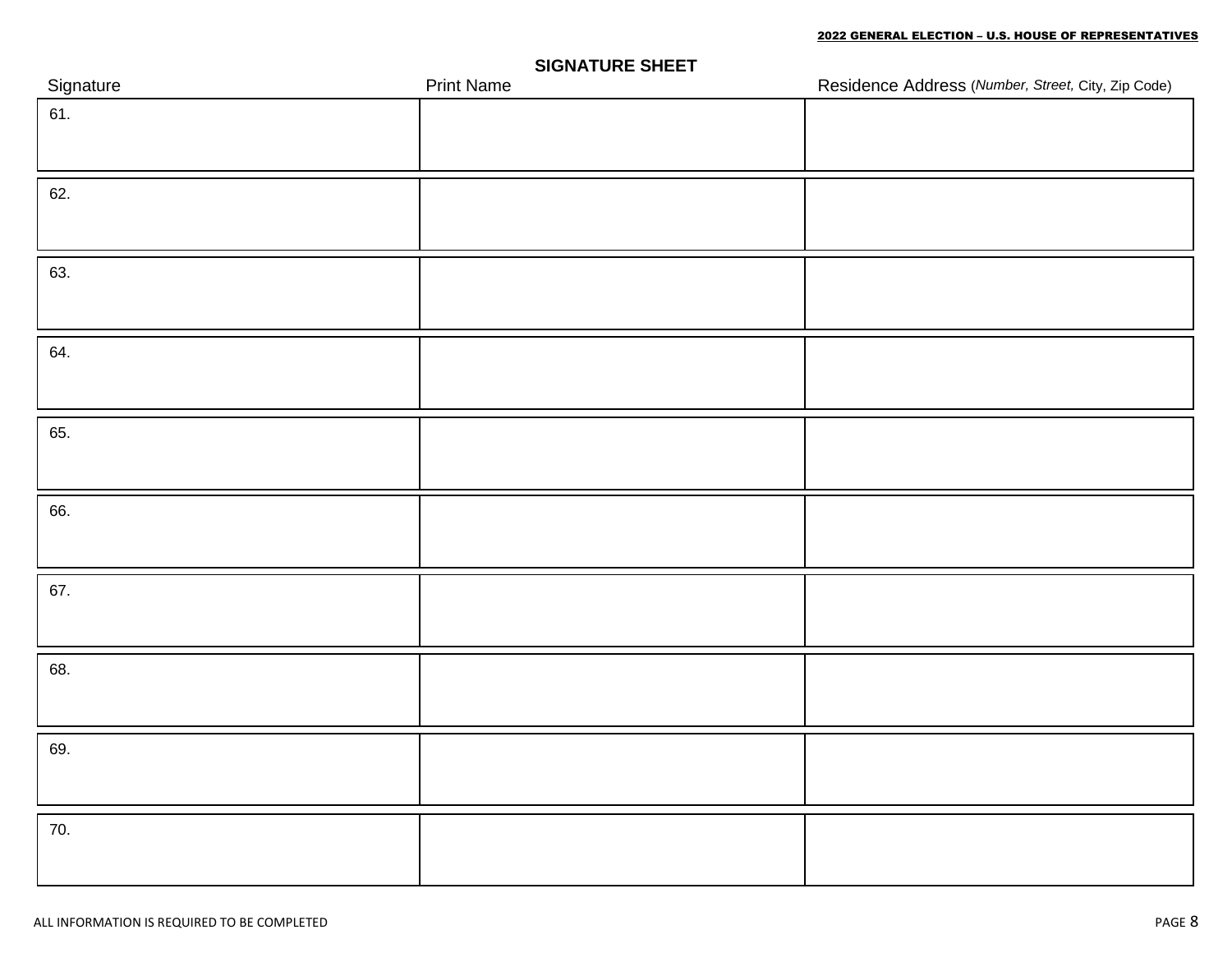| Signature | . .<br>$\overline{\phantom{0}}$<br><b>Print Name</b> | Residence Address (Number, Street, City, Zip Code) |
|-----------|------------------------------------------------------|----------------------------------------------------|
| 71.       |                                                      |                                                    |
|           |                                                      |                                                    |
| 72.       |                                                      |                                                    |
|           |                                                      |                                                    |
|           |                                                      |                                                    |
| 73.       |                                                      |                                                    |
|           |                                                      |                                                    |
| 74.       |                                                      |                                                    |
|           |                                                      |                                                    |
|           |                                                      |                                                    |
| 75.       |                                                      |                                                    |
|           |                                                      |                                                    |
| 76.       |                                                      |                                                    |
|           |                                                      |                                                    |
|           |                                                      |                                                    |
| 77.       |                                                      |                                                    |
|           |                                                      |                                                    |
| 78.       |                                                      |                                                    |
|           |                                                      |                                                    |
| 79.       |                                                      |                                                    |
|           |                                                      |                                                    |
|           |                                                      |                                                    |
| 80.       |                                                      |                                                    |
|           |                                                      |                                                    |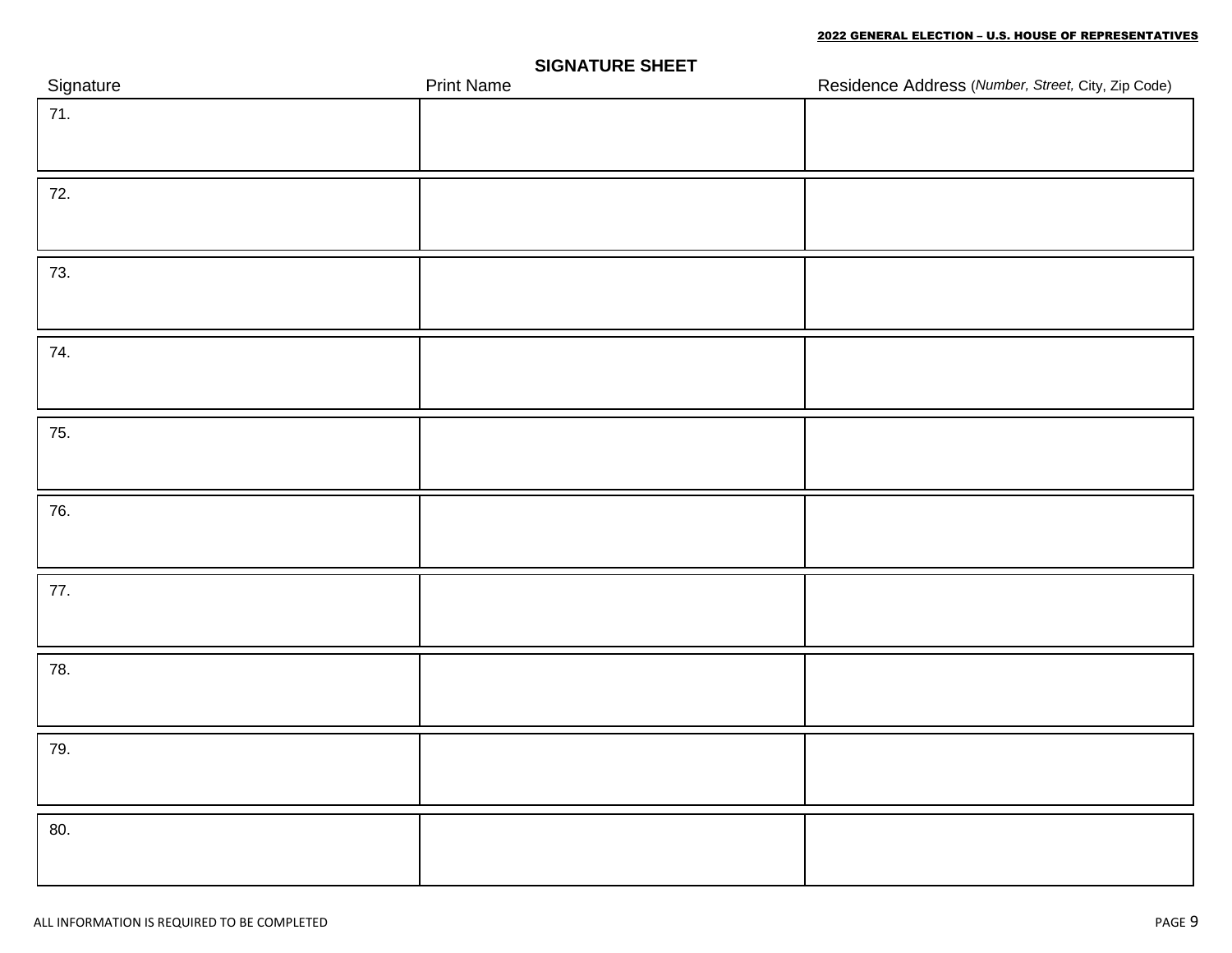| Signature | . .<br><b>Print Name</b> | Residence Address (Number, Street, City, Zip Code) |
|-----------|--------------------------|----------------------------------------------------|
| 81.       |                          |                                                    |
|           |                          |                                                    |
| 82.       |                          |                                                    |
|           |                          |                                                    |
|           |                          |                                                    |
| 83.       |                          |                                                    |
|           |                          |                                                    |
|           |                          |                                                    |
| 84.       |                          |                                                    |
|           |                          |                                                    |
| 85.       |                          |                                                    |
|           |                          |                                                    |
|           |                          |                                                    |
| 86.       |                          |                                                    |
|           |                          |                                                    |
| 87.       |                          |                                                    |
|           |                          |                                                    |
|           |                          |                                                    |
| 88.       |                          |                                                    |
|           |                          |                                                    |
| 89.       |                          |                                                    |
|           |                          |                                                    |
|           |                          |                                                    |
| 90.       |                          |                                                    |
|           |                          |                                                    |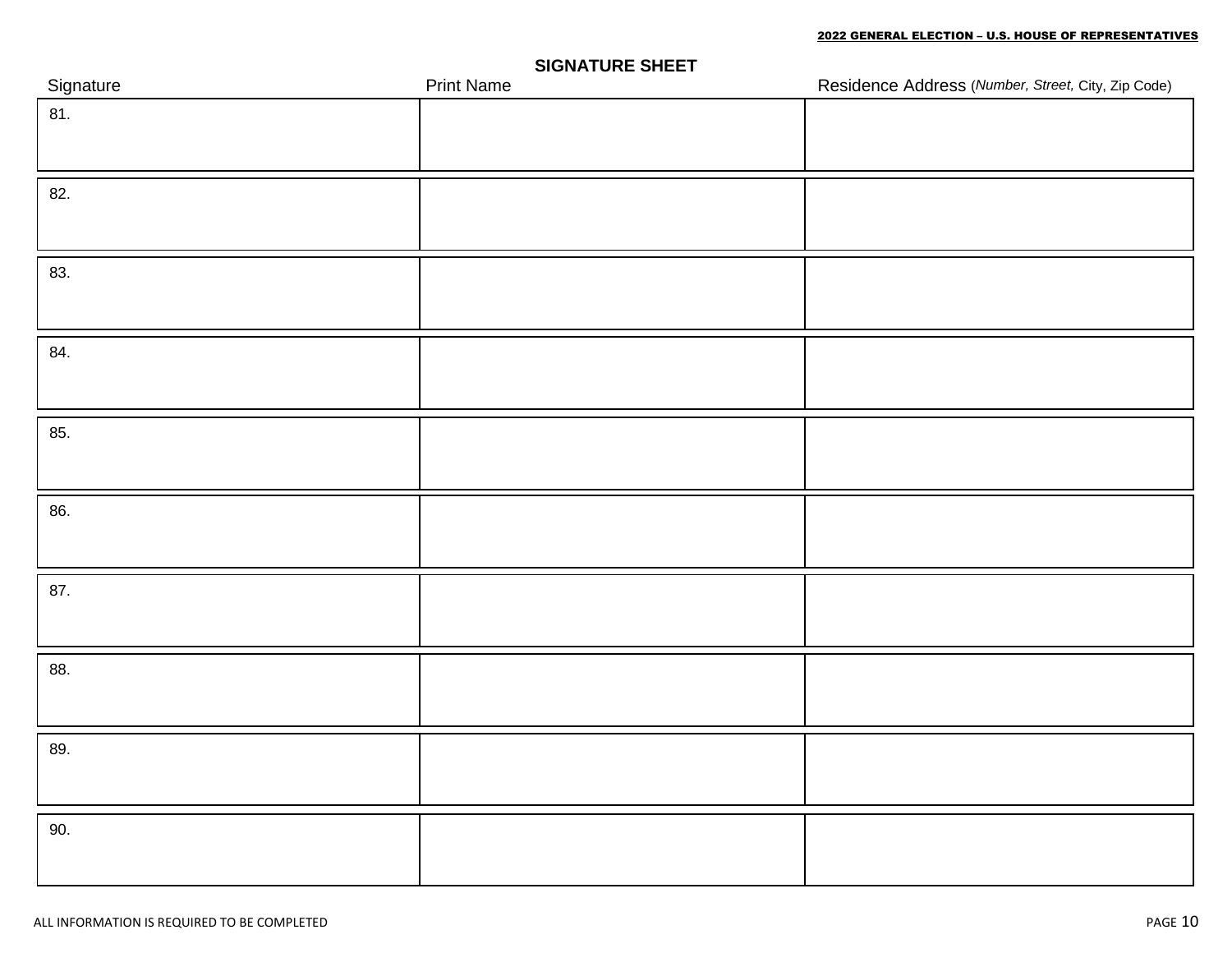| Signature | - -<br><b>Print Name</b> | Residence Address (Number, Street, City, Zip Code) |
|-----------|--------------------------|----------------------------------------------------|
| 91.       |                          |                                                    |
|           |                          |                                                    |
| 92.       |                          |                                                    |
|           |                          |                                                    |
|           |                          |                                                    |
| 93.       |                          |                                                    |
|           |                          |                                                    |
| 94.       |                          |                                                    |
|           |                          |                                                    |
|           |                          |                                                    |
| 95.       |                          |                                                    |
|           |                          |                                                    |
| 96.       |                          |                                                    |
|           |                          |                                                    |
|           |                          |                                                    |
| 97.       |                          |                                                    |
|           |                          |                                                    |
| 98.       |                          |                                                    |
|           |                          |                                                    |
|           |                          |                                                    |
| 99.       |                          |                                                    |
|           |                          |                                                    |
|           |                          |                                                    |
| 100.      |                          |                                                    |
|           |                          |                                                    |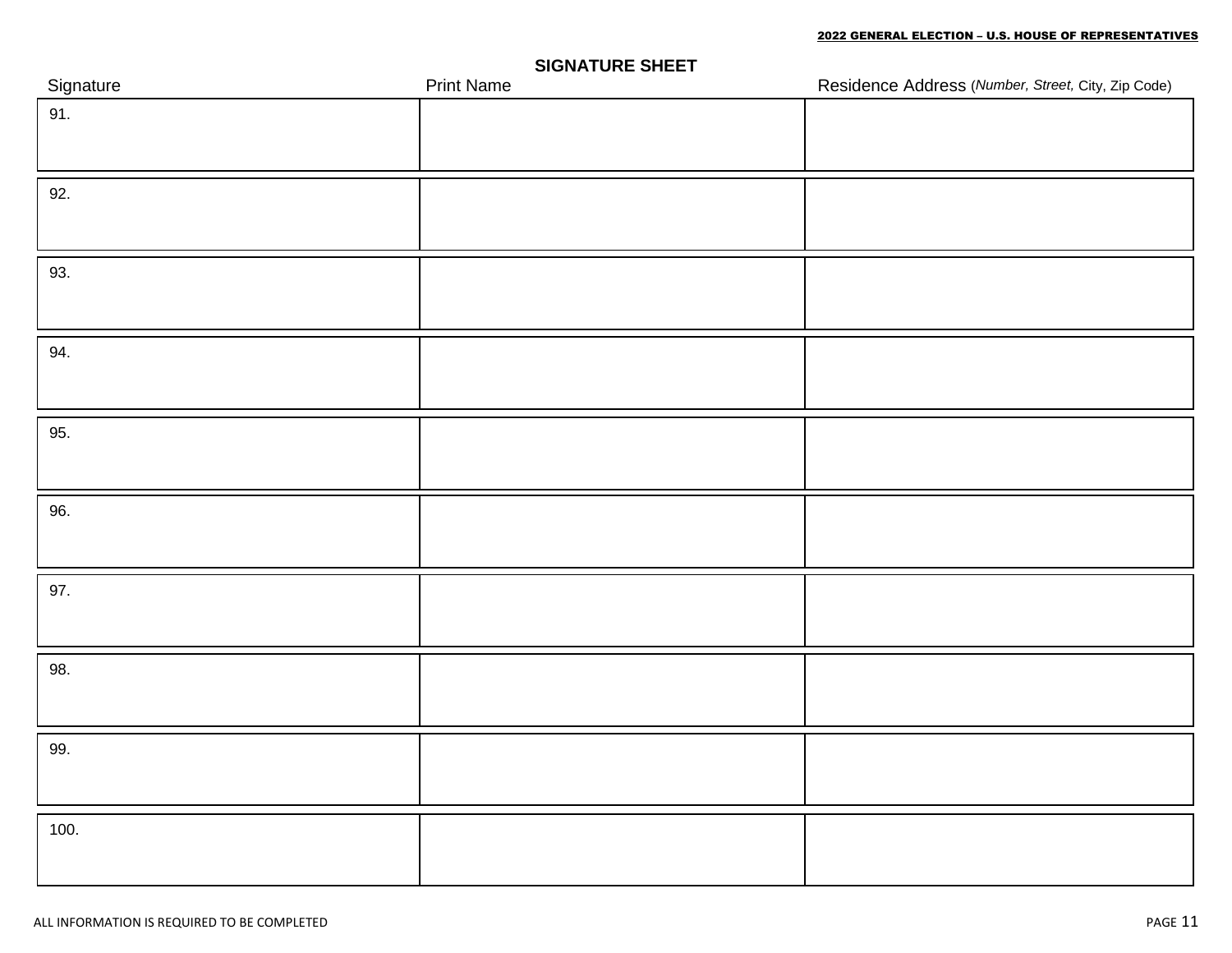#### **AFFIDAVIT OF PERSON WHO CIRCULATES THIS PETITION AND WITNESSES SIGNATURES**

(N.J.S.A. 19:13-7)

The circulator/witness taking the affidavit below must be the person who obtained the names on this set of signatures or several sets of signatures. The circular/witness must take the affidavit for each set he/she solicits and sign in the presence of a person authorized to administer affidavits (e.g., notary public).

State of New Jersey :

 **:** ss.

County of **:**

, being duly sworn, upon my oath say that I personally circulated the petition and saw all the

(Print Name of Circulator/Witness)

signatures made thereto and verily believe that the signers are duly qualified voters. I am at least 18 years of age, a resident of this State, a citizen of the United States, and not otherwise disqualified from voting under the State Constitution or election laws of New Jersey.

Sworn and subscribed to before me in

| (List County where Affidavit was signed and notarized) | N.J., on     | (Signature of Circulator/Witness)         |            |
|--------------------------------------------------------|--------------|-------------------------------------------|------------|
| this $\overline{\phantom{a}}$<br>(Day)                 | day of       | (Residence Address of Circulator/Witness) |            |
| (Month)                                                | 20<br>(Year) | (City or Town of Circulator/Witness)      | (Zip Code) |
| (Notary Signature)                                     |              |                                           |            |
| (My Commission Expires)                                |              |                                           |            |

Notary Stamp in the area above)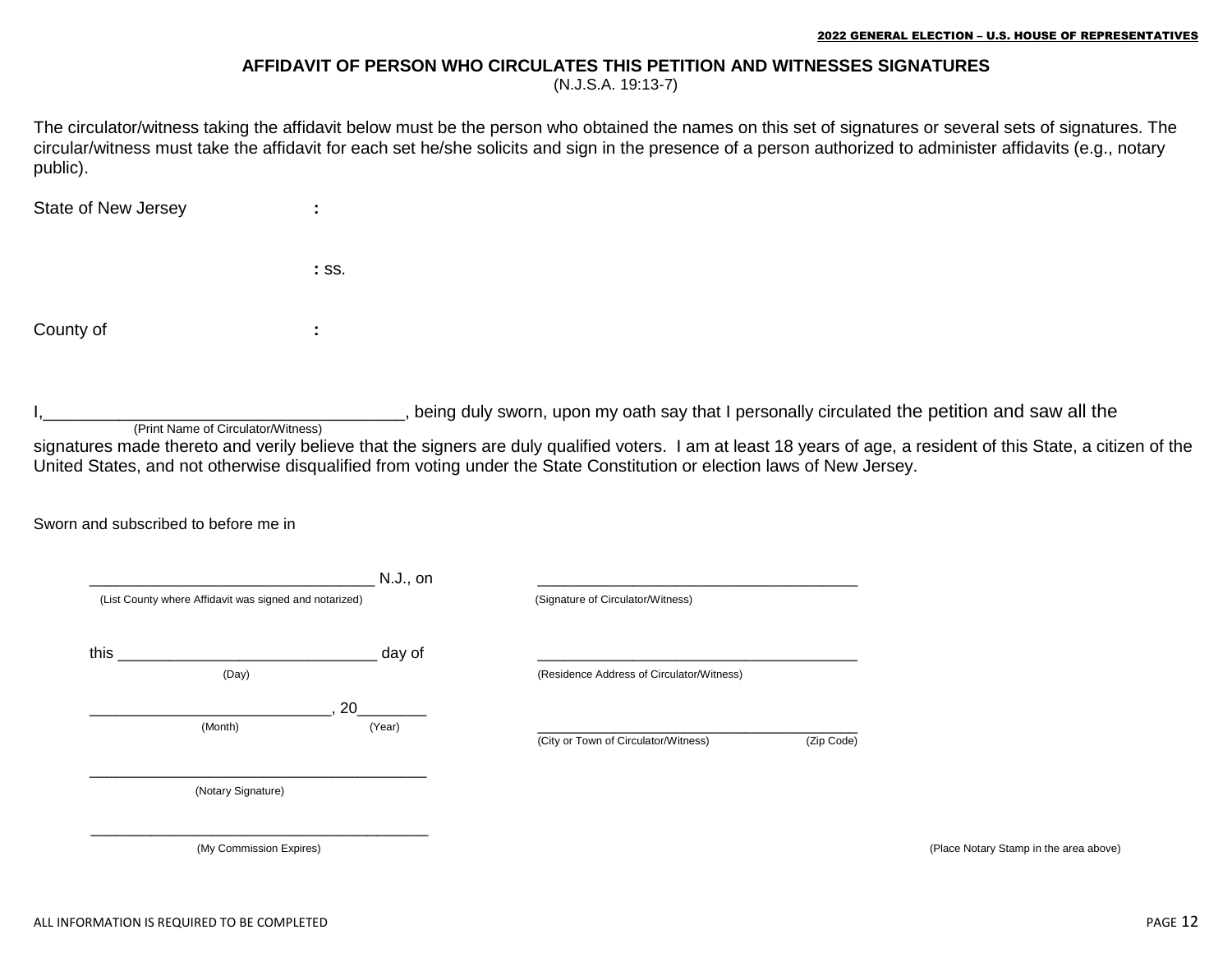#### **CANDIDATE'S REQUEST FOR SLOGAN ON THE OFFICIAL GENERAL ELECTION BALLOT**

The candidate named in this petition requests that there be printed on the general election ballot the following slogan: (Slogan must not exceed three words and must be in accord with N.J.S.A. 19:13-4. If slogan includes the name of any person other than the candidate or any incorporated association of this State, written consent of such person or incorporated association of this State must be attached.)

| <b>County</b> | <b>Slogan</b> (Please Print or Type)                                                                                   |
|---------------|------------------------------------------------------------------------------------------------------------------------|
|               |                                                                                                                        |
|               |                                                                                                                        |
|               |                                                                                                                        |
|               | $3.$ $\overline{\phantom{a}}$                                                                                          |
|               | 4.                                                                                                                     |
|               |                                                                                                                        |
| 5.            | <u> 1980 - Johann Johann Harry Start (f. 1980)</u>                                                                     |
| 6.            | <u> 1989 - Johann Stoff, deutscher Stoff aus der Stoff aus der Stoff aus der Stoff aus der Stoff aus der Stoff aus</u> |

*NOTE: There are up to six counties in a congressional district, so enough lines are provided above for the purpose of identifying slogans in each county where the nominee is a candidate.*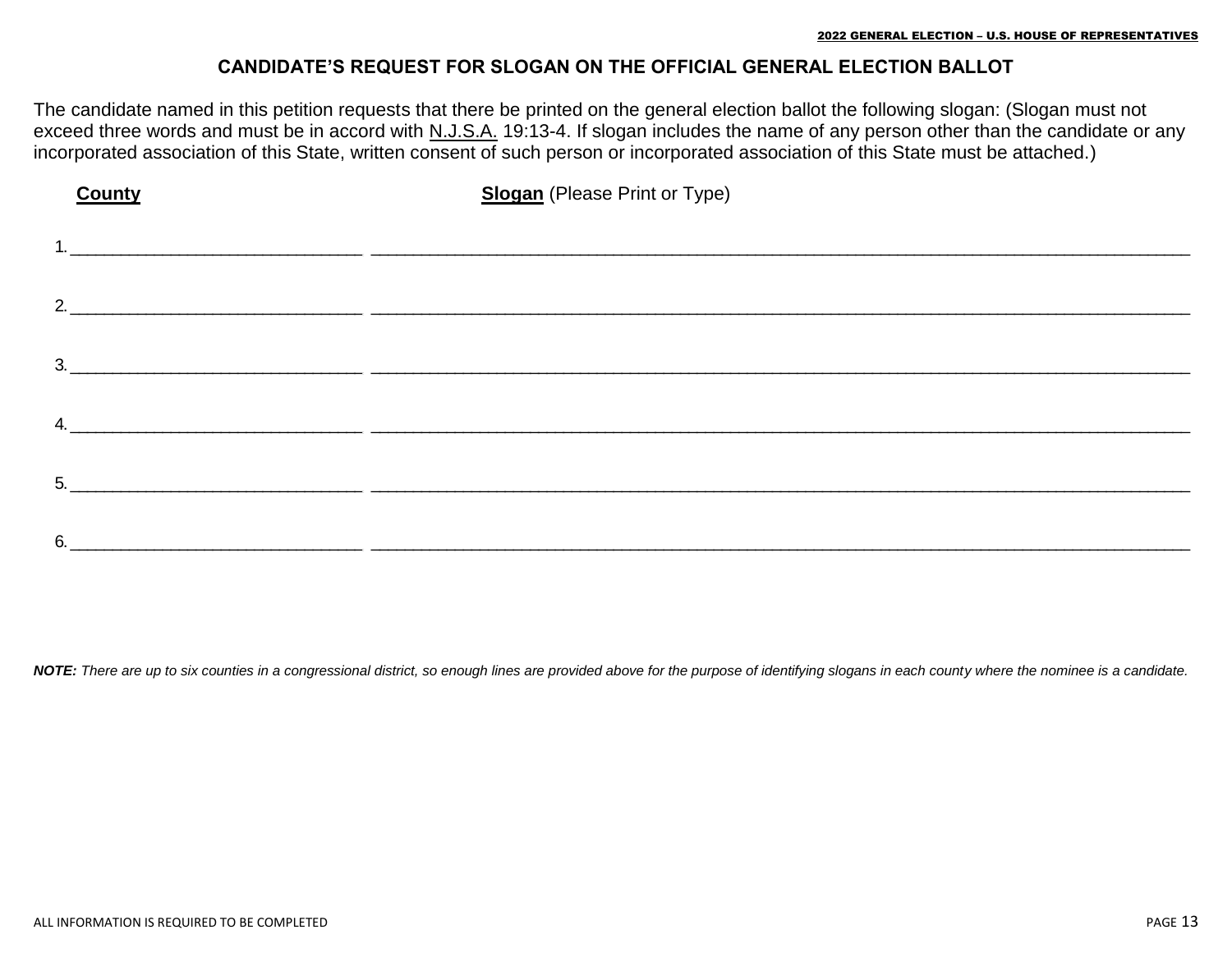#### **OATH OF ALLEGIANCE Candidate Need Only Sign This Page Once for All Petitions**

#### **QUALIFICATIONS FOR CANDIDATE FOR THE OFFICE OF MEMBER OF THE HOUSE OF REPRESENTATIVES:**

Shall have attained the age of 25 years by the day of the swearing into office United States Citizen for 7 years by the day of the swearing into office Resident of New Jersey as of the day of the General Election

| State of New Jersey | ٠<br>٠ |         |
|---------------------|--------|---------|
|                     |        | $:$ SS. |
| County of           | ٠<br>٠ |         |

I, do solemnly swear (or affirm) that I will support the Constitution of the United States and the Constitution

(Print Name of House of Representative Candidate)

of the State of New Jersey; that I will bear true faith and allegiance to the same and to the Governments established in the United States and in this State, under the authority of the people.

So help me God.

Sworn and subscribed to before me in

|                                                   |         | N.J., on |                                                  |
|---------------------------------------------------|---------|----------|--------------------------------------------------|
| (List County where Oath was signed and notarized) |         |          | (Signature of House of Representative Candidate) |
| this $\qquad$                                     | day of  | 20       |                                                  |
| (Day)                                             | (Month) | (Year)   |                                                  |
|                                                   |         |          |                                                  |
|                                                   |         |          |                                                  |
|                                                   |         |          |                                                  |
| (Notary Signature)                                |         |          |                                                  |
|                                                   |         |          |                                                  |
|                                                   |         |          |                                                  |